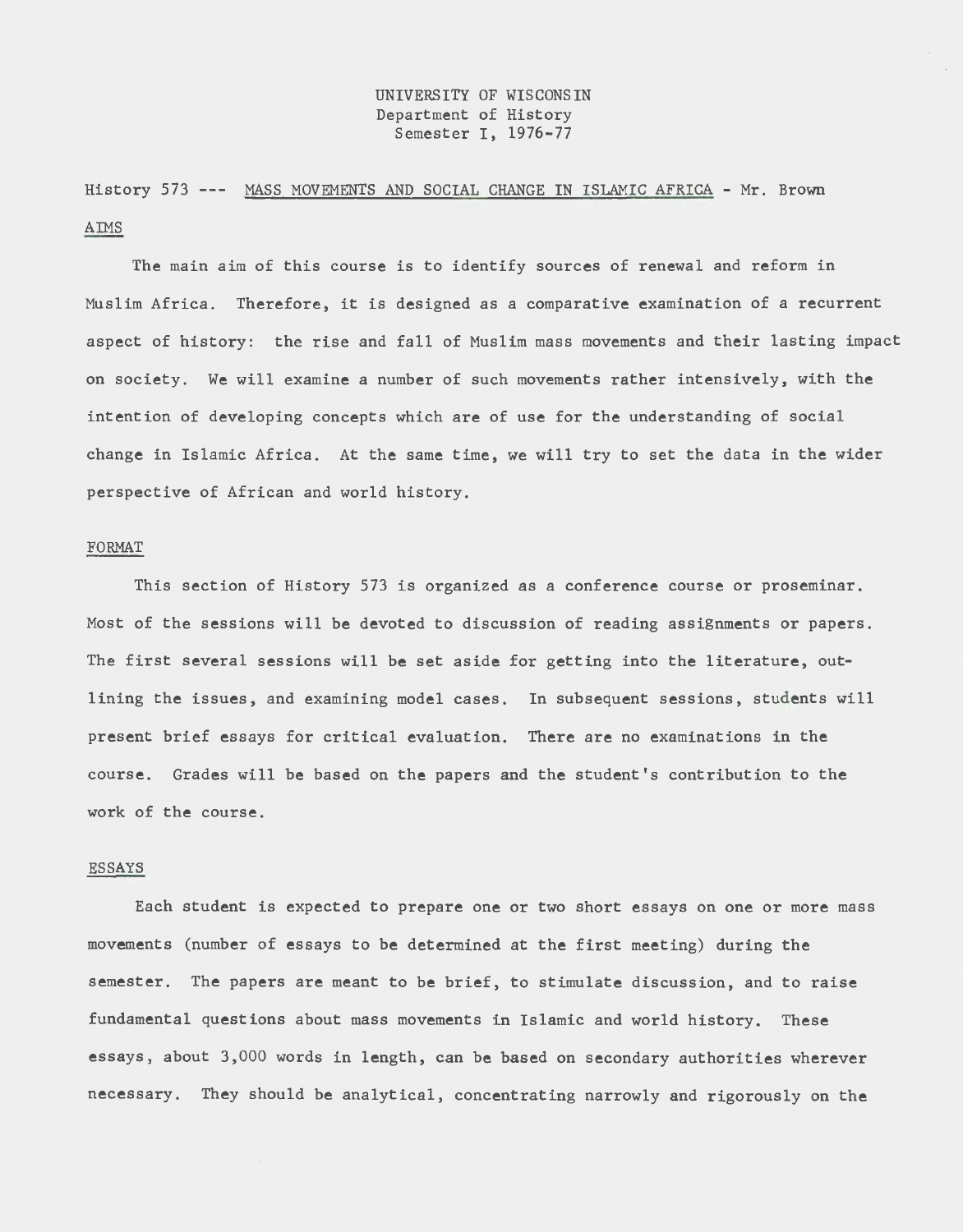topic as defined. Class members presenting essays in any week are entitled to assign about fifty pages of reading to the class. This reading should be of a background nature designed to provide essential background information for the other class members.

The essays must be duplicated and distributed in advance of the meeting at which they are to be discussed. The papers are distributed by putting them in Mr. Brown's mail box on the fifth floor of the Humanities Building, where they can be picked up by other class members by 4:00 P.M. on the day before the class meeting at which the essay is to be discussed.

In order to achieve an element of comparability between the essays, each one should attempt to answer these questions (among others):

- a) What was the socio-political structure of the state or society?
- b) What were the ideological and class origins of the movement?
- c) What were the economic base and the body of methods employed by the movement?
- d) Was the movement related to other forms of protest or discontent that may have preceded or followed it?
- e) What were the end results--the lasting achievements and significant failures of the movement? How are these results to be explained?

#### TOPICS

A few characteristic movements are suggested below; however, the list is neither exclusive nor exhaustive. Because of the uneven quality and quantity of the literature, members are urged to consult with the instructor on topic proposals at an early date.

| Muridiyya (Senegal)    | Tijaniyya (North and West Africa) |
|------------------------|-----------------------------------|
| Sanusiyya (Libya)      | Ikhwan al-Muslimun (Egypt)        |
| Ahmadiyya (Ghana)      | Hasaniyya (Somalia)               |
| Salafiyya (Morocco)    | Mahdiyya (Sudan)                  |
| Alaliyya (Morocco)     | Qadiriyya-Fudiyya (Nigeria)       |
| Rif Republic (Morocco) | Qadiriyya-Bakkaiyya (Mali)        |